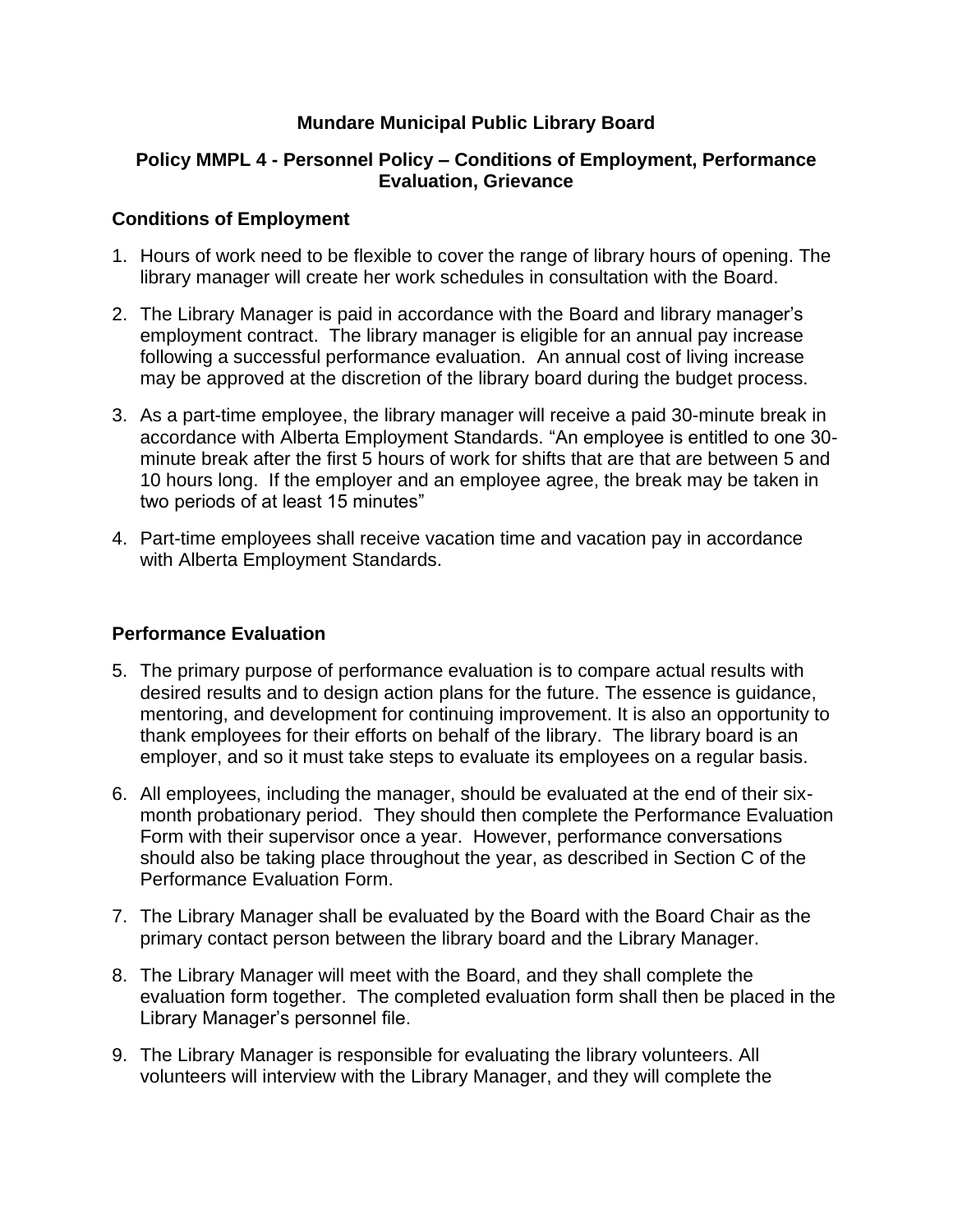evaluation form together. The completed evaluation form shall then be placed in the volunteer's personnel file.

10. Mundare Municipal Library Board recognizes the long service contribution of its employees and volunteers. Employee years of service and volunteer retirees shall be annually celebrated in consultation with the employee/volunteer.

# **Grievance Procedure**

- 11. The line of authority goes from the Board to the Library Manager, through the Board Chair and vice versa. Feedback from library patrons and Town of Mundare staff goes the same way. The Board presents itself as one voice, through the Board Chair.
- 12.If the Library Manager has a concern related to her employment in the library, she should discuss the matter with the Library Board Chair.
- 13.If the Library Manager and the Board Chairperson cannot resolve the issue, a full written record of the concern should be made to the Library Board within 15 days of the discussion.
- 14.After receiving and considering the written grievance, the Board should forward a written record of its decision to the griever within 30 days of the original written concern being received.
- 15.If the response or decision of the Library Board is unsatisfactory to the griever, he has the right to appeal to other organizations as applicable:
	- a. Alberta Employment Standards: Contact for issues related to hours of work, holiday pay, days off, maternity and parental leave, overtime hours, vacations, wage payment, and employee termination.
	- b. Occupational Health & Safety: Contact for issues related to workplace safety, including working alone.
	- c. Office of the Information and Privacy Commissioner of Alberta: Contact to make a request for your personal information under the FOIP act. For more information about the FOIP act, contact Service Alberta.
	- d. Alberta Human Rights Commission: Contact for questions regarding discrimination in the workplace.

Date approved/updated: October 21, 2021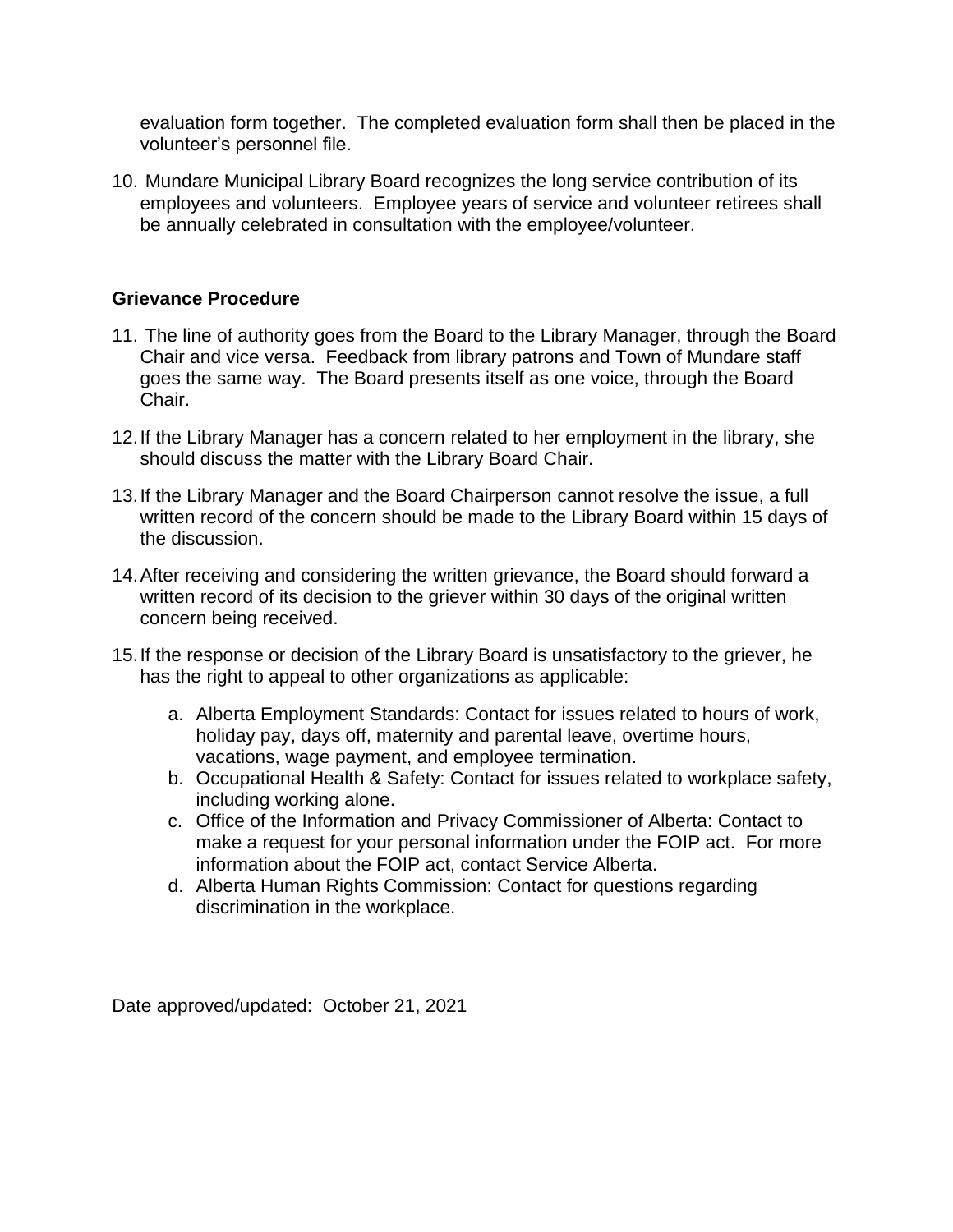## **Mundare Municipal Library Board PERFORMANCE EVALUATION FORM**

| Date: |                                                                                                                                                                                                                                |  |
|-------|--------------------------------------------------------------------------------------------------------------------------------------------------------------------------------------------------------------------------------|--|
|       | Employee Name: Name: Name: Name: Name: Name: Name: Name: Name: Name: Name: Name: Name: Name: Name: Name: Name: Name: Name: Name: Name: Name: Name: Name: Name: Name: Name: Name: Name: Name: Name: Name: Name: Name: Name: Nam |  |
|       |                                                                                                                                                                                                                                |  |
|       | Reviewer's Name(s): Name (s) and the set of the set of the set of the set of the set of the set of the set of the set of the set of the set of the set of the set of the set of the set of the set of the set of the set of th |  |

## **PART A: Employee Self-Reflection**

The employee should complete this section once a year. Use this section to reflect on your own performance as you complete this form. Your conversations recorded in Section C do not have to use these questions.

| 1.          | Has the past year in your position been good, bad, or satisfactory to you? Why?      |
|-------------|--------------------------------------------------------------------------------------|
| 2.          | What do you consider to be your most important achievements of the past year? Why?   |
| 3.          | What do you like and dislike most about working for this Mundare Municipal Library?  |
| 4.          | What elements of your job do you find the easiest and the most difficult?            |
| 5.          | What elements of your job interest you the most and the least?                       |
| 6.          | What actions could be taken to improve your performance in your current position by: |
| You:        |                                                                                      |
| Your board: |                                                                                      |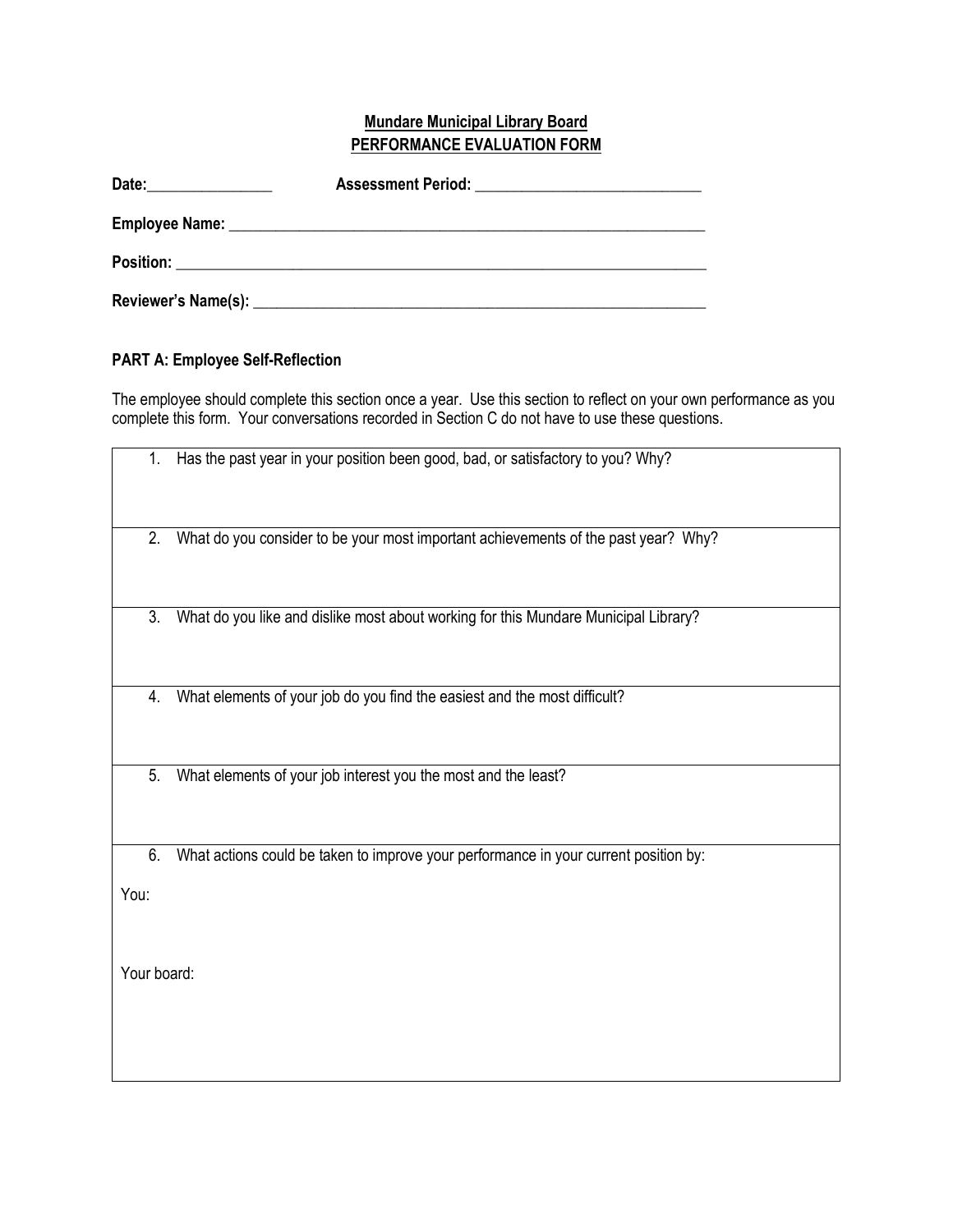# **PART B: Performance Objectives and Accountability**

The employee and the reviewer(s) should complete the first three columns at the beginning of the assessment period. The employee and the reviewer(s) should work together to describe the employee's individual performance objectives for the next year, including measures and targets. Complete the last column at the end of the performance period.

| <b>OBJECTIVES</b><br><b>PLAN OF SERVICE</b><br><b>MEASURES</b><br><b>RESULTS</b>                         |  |
|----------------------------------------------------------------------------------------------------------|--|
| (How does this<br>(What do you and your<br>(How will you know you've<br>(What did you achieve?)          |  |
| achieved your goals?)<br>supervisor agree you should<br>objective tie into your                          |  |
| library's Plan of<br>achieve?)                                                                           |  |
| Service?)                                                                                                |  |
| E.g. One of our library's<br>E.g. I want more children to<br>E.g. Storytime attendance<br>E.g. Storytime |  |
| objectives is to improve<br>will improve by 10% by this<br>attendance improved by<br>come to storytime.  |  |
| children's attendance at<br>time next year.<br>12%.                                                      |  |
| library programs.                                                                                        |  |
|                                                                                                          |  |
|                                                                                                          |  |
|                                                                                                          |  |
|                                                                                                          |  |
|                                                                                                          |  |
|                                                                                                          |  |
|                                                                                                          |  |
|                                                                                                          |  |
|                                                                                                          |  |
|                                                                                                          |  |
|                                                                                                          |  |
|                                                                                                          |  |
|                                                                                                          |  |
|                                                                                                          |  |
|                                                                                                          |  |
|                                                                                                          |  |
|                                                                                                          |  |
|                                                                                                          |  |
|                                                                                                          |  |
|                                                                                                          |  |
|                                                                                                          |  |
|                                                                                                          |  |
|                                                                                                          |  |
|                                                                                                          |  |
|                                                                                                          |  |
|                                                                                                          |  |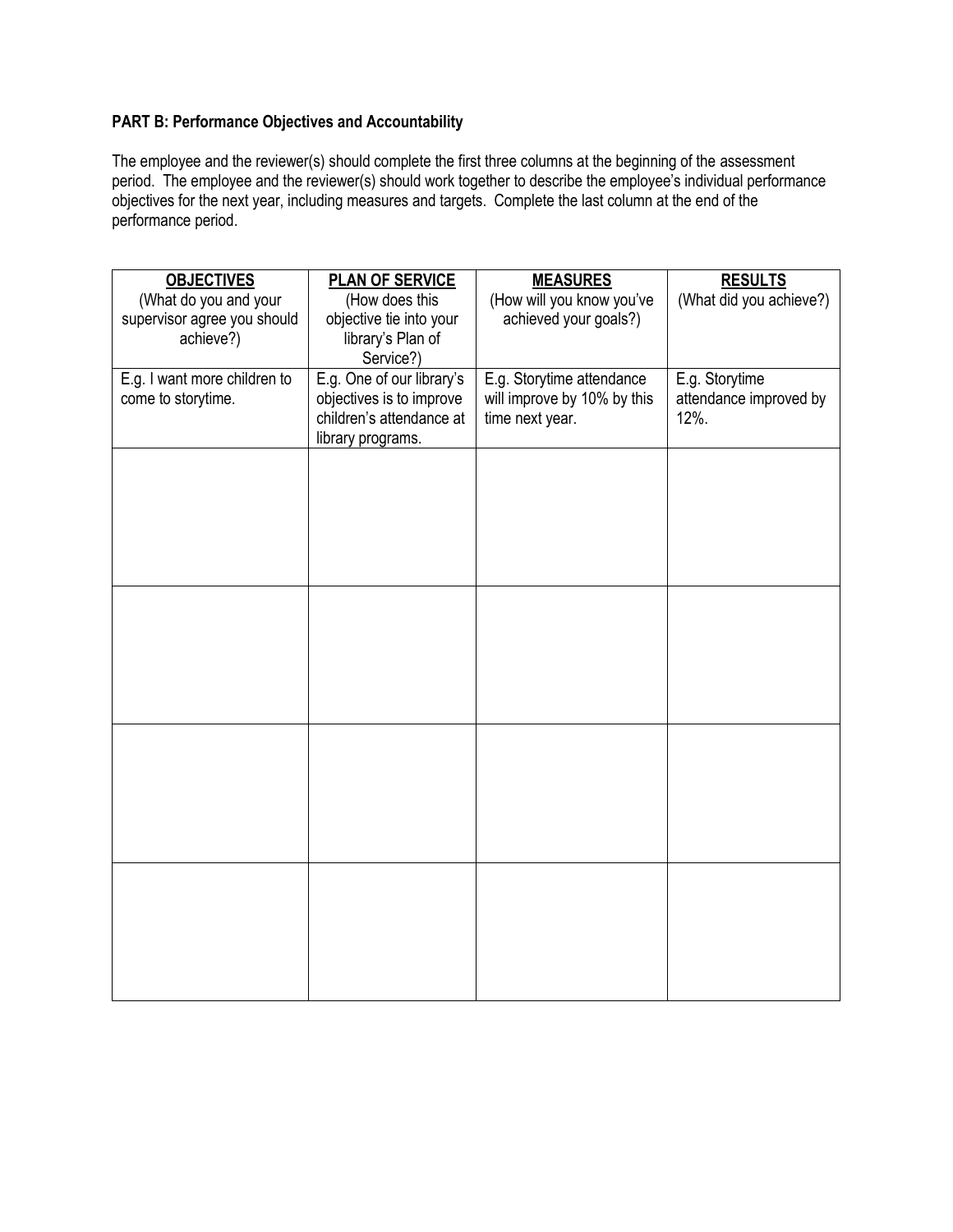#### **PART C: Conversations Throughout The Year**

The employee and his supervisor should complete this section throughout the year. Performance management is an ongoing conversation between the employee (you), and your supervisor. Use this section to record ongoing discussions with your supervisor throughout the year, whether they are informal and spontaneous or scheduled and focused.

Conversation topics normally include:

- Your progress in fulfilling your objectives.
- Problems you've encountered, how you dealt with them, and what you learned from the experience.
- Issues you're dealing with and how your supervisor can provide support.
- Constructive feedback on your performance and how your supervisor can provide support.
- Your learning and career goals and how your supervisor can provide support.

This section is for the benefit of you and your supervisor. You can record as many or as few conversations as you like. You can write as much or as little as you like. Review these conversations with your reviewer(s) at the end of the performance period.

| <b>Conversation Date</b> | <b>Key Discussion Points</b> |
|--------------------------|------------------------------|
|                          |                              |
|                          |                              |
|                          |                              |
|                          |                              |
|                          |                              |
|                          |                              |
|                          |                              |
|                          |                              |
|                          |                              |
|                          |                              |
|                          |                              |
|                          |                              |
|                          |                              |
|                          |                              |
|                          |                              |
|                          |                              |
|                          |                              |
|                          |                              |
|                          |                              |
|                          |                              |
|                          |                              |
|                          |                              |
|                          |                              |